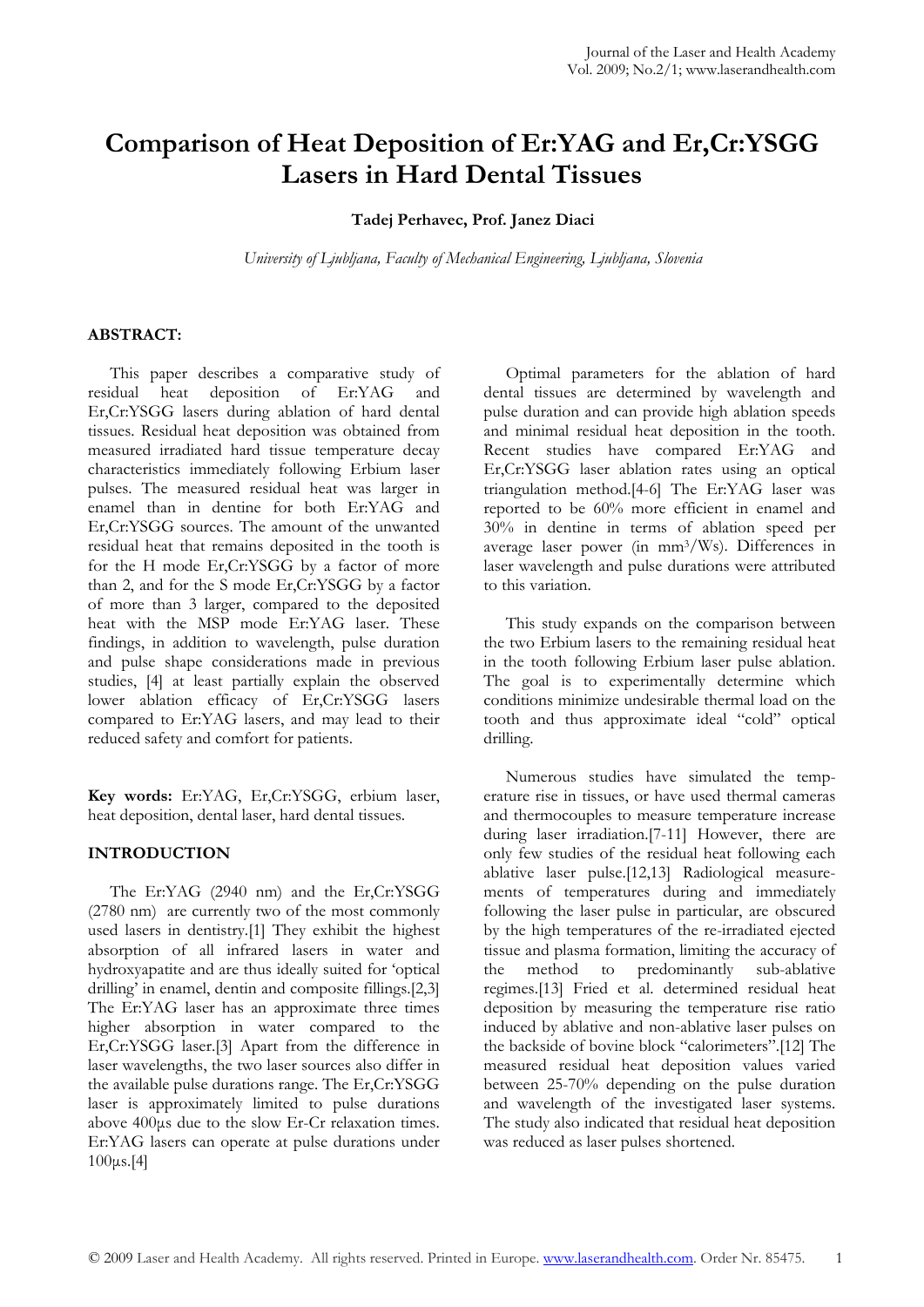This study determines residual heat from the thermal decay time of surface temperature. A thermal camera measures the temporal evolution of the tooth surface temperature following each laser pulse after the ablation plume has dispersed. This method is particularly suited for studying residual heat in ablative regimes. It can be assumed that the tissue surface temperature at the end of each pulse is always at the same approximate tissue-explosion temperature. Surface temperature decay time following each pulse depends on the final thickness of the heated tooth layer and therefore on the deposited heat during the pulse. The amount of remaining heat in the tissue after each laser pulse can thus be determined from the measured surface temperature decay time.

## **MATERIALS AND METHOD**

The Er:YAG laser used in the study was a Fotona AT Fidelis fitted with a R02, non-contact handpiece with spotsize of 0.6 mm in focus. The Er,Cr:YSGG laser used was a Biolase Waterlase MD fitted with a 'Gold', fiber-tipped handpiece with 0.6mm spotsize. Comparisons between the two lasers were made using a range of available pulse duration settings for the two lasers; SSP  $(80\mu s)$ , MSP  $(150\mu s)$  and SP (300μs) for the AT Fidelis Er:YAG, and H (500- 700μs) and S (1200-1400μs) for the Waterlase MD Er,Cr:YSGG. Water sprays were not used during the measurements.

A Flir ThermaCAM P45, thermal camera, was fixed in position above the tooth surface and focused on the ablation site (Fig. 1). The Er,Cr:YSGG fiber-tip was positioned close to, but not in contact with, the tooth surface. The Er:YAG handpiece was positioned with the beam focused on the tooth surface. Thermal camera images were taken at 20ms intervals starting at approximately 2.5ms following a laser pulse. The image exposure time was approximately 5ms.



*Fig. 1: Experimental set-up.* 

Extracted premolar and molar teeth that were stored in a 10% formalin solution immediately after extraction were randomly selected for the experiments. In each measurement, single laser pulses were delivered to different areas on the tooth to avoid cumulative tissue desiccation. Laser pulse energies (*Epulse)* of approximately 100 mJ were used to create laser fluences above the ablation threshold while keeping the ablated depth in the order of 10 μm or lower.[4]

#### **RESULTS**



*Fig. 2: Typical thermal images of the irradiated tooth surface of the enamel (a) and dentine (b) at 2.5, 22.5, 42.5, 62.5 and 82.5msec following a single laser pulse. The temperature difference,* Δ*T, represents the temperature increase above the initial average room temperature within a central 0.3mm illuminated spot area*.

Figure 2 shows temperature decay is fastest in both dentine and enamel following MSP Er:YAG laser pulses. The difference in thermal decay times is most readily observed from the measured temperatures at 2.5 ms following a pulse, when the thermal diffusion effects are the most pronounced.

The initial temperature drop is a good indicator of the thermal decay time following a pulse, assuming that the initial surface temperature immediately after a pulse is equal to the tissue ablation temperature Ta (different for enamel and dentine) and thus independent of laser parameters.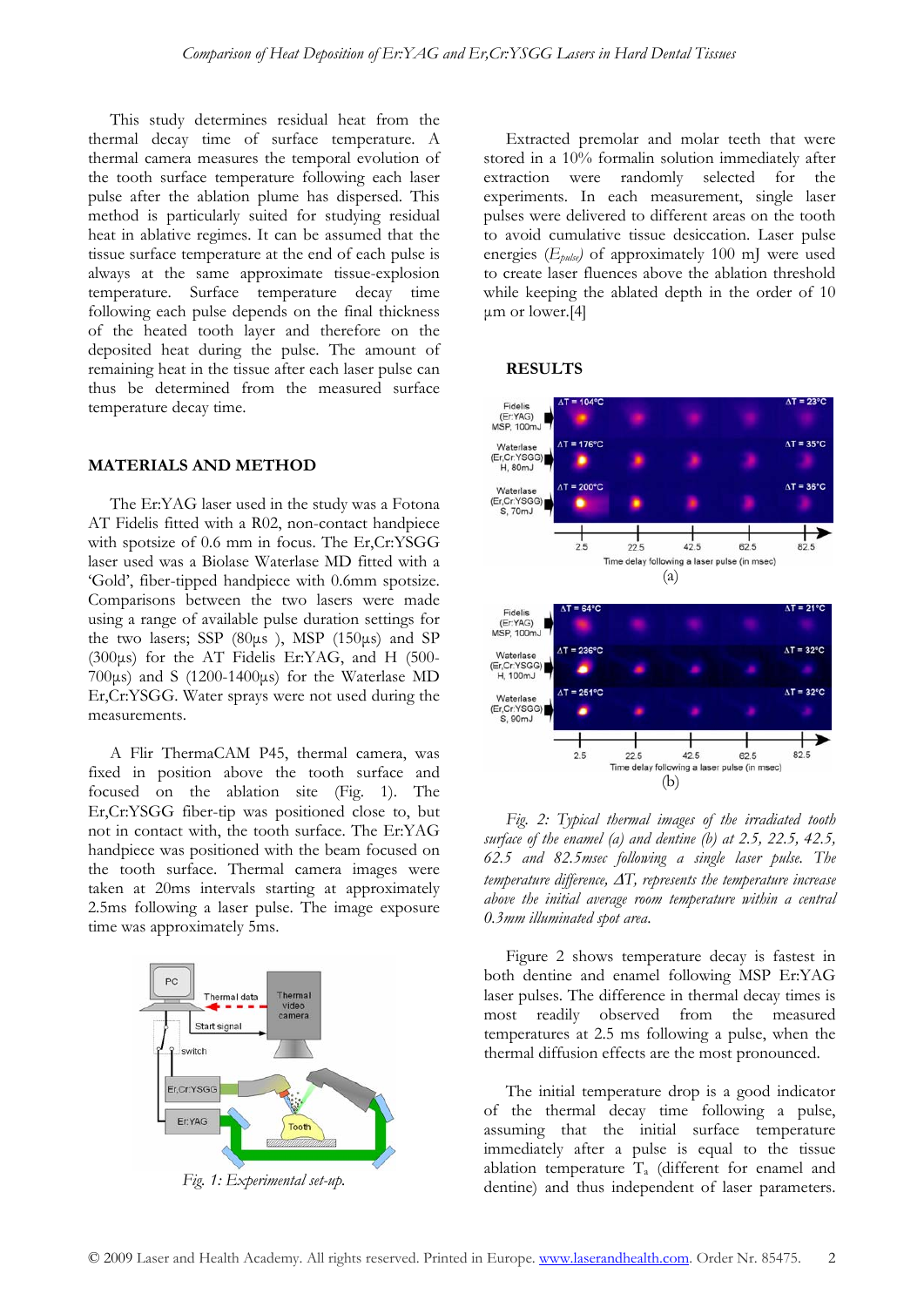Lower measured temperatures indicate faster cooling and therefore shorter thermal decay times. Figure 3 shows the measured temperature differences, <sup>Δ</sup>*T=*T–T0, at 2.5 ms following a laser pulse under different experimental conditions. Here ΔT represents the temperature increase of the tooth above the initial average room temperature,  $T_{0}$ , measured within a central 0.3mm illuminated spot.



*Fig. 3: Enamel and dentine surface temperatures 2.5 ms after a laser pulse* 

Figures 3 shows the measured temperatures are the lowest with the MSP Er:YAG laser pulses and therefore suggests the same for the thermal decay times. The measured temperatures are higher and thermal decay times longer in enamel than in dentine. At 100mJ pulse energies, the differences between the measured thermal decay curves of the Er:YAG SSP, MSP and SP pulse duration settings<br>lay within the experimental error range. lay within the experimental error range. Measurements at higher pulse energies (not presented) revealed thermal decay to be faster for shorter Er:YAG pulse duration settings.

## **ANALYSIS**

The pulsed Erbium laser ablation mechanism of biological tissues is still not completely understood.[14] Most researchers agree that the Erbium lasers' high ablation efficiency results from micro-explosions of overheated tissue water in which their laser energy is predominantly absorbed.[15,16]

The amount of heat that is deposited by a laser pulse on the tooth surface decreases with distance within the tissue. This is partially due to the exponential decrease of laser light intensity within tissue, as provided by

$$
I = I_0 \exp(-\mu x) \quad , \tag{1}
$$

where  $I_0$  is the incident laser intensity and  $\mu$  is the optical absorption coefficient of the tissue for the particular incident laser wavelength.

Heat distribution within the tissue is also created by conductive spreading of heat, i.e. heat diffusion into the surrounding tissue. In the limit of a negligible optical absorption depth, the thermal distribution from a uniformly illuminated surface, for a duration time (t), is approximated by the Gaussian function [17,21]:

$$
\Delta T = \text{K} \exp\left(-x^2/4\text{Dt}\right),\tag{2}
$$

where D is the thermal diffusivity of the tissue, and K is a constant that depends on the laser and tissue parameters. The longer the pulse duration and larger the thermal tissue diffusivity, the deeper the heat will spread away from the surface.

Ablation starts when the surface tissue is heated to the ablation temperature  $T_a$ . After that, and assuming a confined boiling model of laser ablation [16], surface temperature stops increasing and remains fixed at the "boiling" temperature Ta throughout the ablation process. However, the temperature distribution away from the surface continues to change during the laser pulse as the diffusion does not stop after the ablation threshold has been reached.

In what follows, we assume that the diffusion penetration depth,  $d = \sqrt{4Dt}$ , is larger than the optical penetration depth,  $1/\mu$ , and that the thermal distribution at the end of an ablative pulse can be approximated by:

$$
\Delta T = (\Gamma_{\rm a} - \Gamma_0) \exp(-x^2 / d_{\rm R}^2) \tag{3}
$$

Here the residual depth,  $d_{R}$ , represents the final depth of the heated layer, exactly at the end of a laser pulse and represents a measure of the residual heat deposition. The thinner the layer, the smaller the amount of the deposited residual heat Qres will be:

$$
Q_{\mathrm{res}} = A \rho c_p \int\limits_0^\infty \ (T_a - T_0) \ \text{exp}\ (-x^2/\ d_R^2) \ dx, \quad (4)
$$

where A is the laser spot area,  $\rho$  the tissue density, and  $c<sub>o</sub>$  the tissue heat capacity.

Heat continues to diffuse into the tissue and surface temperature starts decreasing below  $T_a$ , after the laser pulse has ended. Here, we ignore the much slower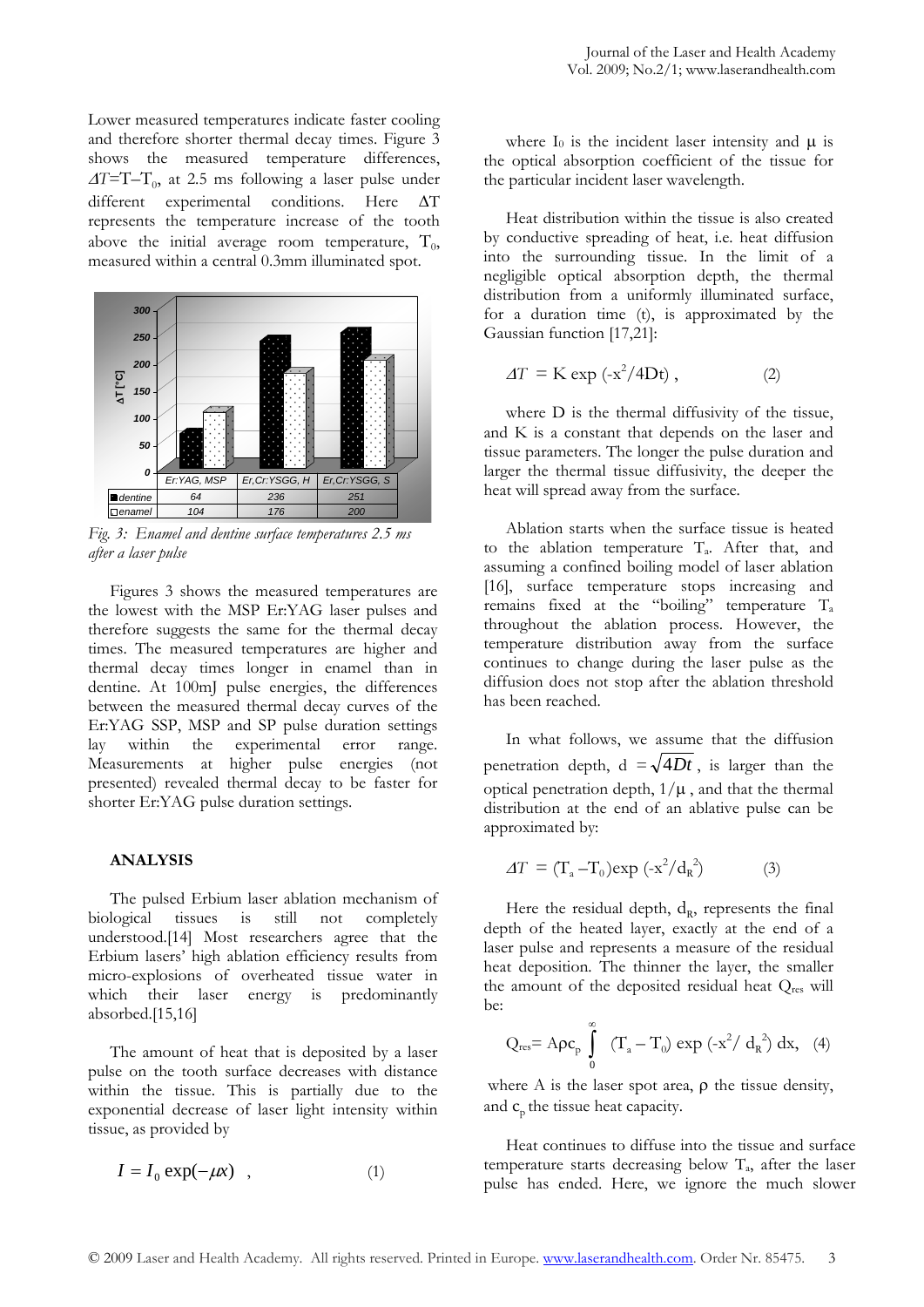convective surface cooling into the surrounding air. Assuming a thermal distribution at the end of a laser pulse to be as described in (3), the temporal surface temperature evolution, T, following a laser pulse can be calculated using a one dimensional diffusion equation [17,21]:

$$
\frac{\rho c}{\lambda} \frac{\partial T}{\partial t} = \frac{\partial^2 T}{\partial x^2} \tag{5}
$$

The one dimensional diffusion equation is taken to be a good approximation since the laser spot diameter is much larger than the diffusion depth. Alternatively, the initial  $T_a$  and  $d_R$  can be determined from the measured surface temperature decay by fitting the calculated temperature decay curves to the measured results.

The parameters as shown in Table 1 were used in the diffusion model.[19]

|                                                 | Enamel               | Dentine              |
|-------------------------------------------------|----------------------|----------------------|
| $\rho$ [kg/m <sup>3</sup> ]                     | 2800                 | 1960                 |
| $\lambda$ [W/mK]                                | 0.933                | 0.569                |
| $c_p \left[ / \text{kgK} \right]$               | 711                  | 1590                 |
| $D = \lambda / \rho c_p \left[ m^2 / s \right]$ | $4.68 \cdot 10^{-7}$ | $1.83 \cdot 10^{-7}$ |

*Table 1: Parameters used in the diffusion model.* 

Figures 4 and 5 show the measured temperature decay data following an Erbium pulse in dentin and enamel and the best numerical fit to the diffusion equation (5).



*Fig. 4: Enamel surface temperature decay following an a) Er,Cr:YSGG laser S pulse; b) Er,Cr:YSGG laser H pulse; and c) Er:YAG laser MSP pulse. Lines represent a numerical fit to Eq.(5) where the best fit was obtained with diffusion constants dR of (a) 30μm; (b) 25μm, and (c) 15μm, respectively. The horizontal dotted line represents the initial ambient temperature*  $T_{\alpha}$ .



Fig. 5: *Dentine surface temperature decay following an a) Er,Cr:YSGG laser S pulse; b) Er,Cr:YSGG laser H pulse; and c) Er:YAG laser MSP pulse. Lines represent a numerical fit to Eq.(5) where the best fit was obtained with diffusion constants dR of (a) 22μm; (b) 19μm, and (c) 7μm, respectively. The horizontal dotted line represents the initial ambient temperature*  $T<sub>0</sub>$ .

The best fit to all measurements is obtained by taking ablative temperatures, T<sub>a</sub>, of 600°C  $\pm$  50°C for enamel, and  $500^{\circ}$ C  $\pm$  50°C for dentine. Figure 6 presents the obtained residual depths of the deposited heat calculated from data in Figs. 4 and 5.



Fig. 6: Calculated residual depths  $d_R$  in dentine and *enamel, obtained from the thermal decay measurements.* 

The corresponding values of the residual heat as obtained from (4) are shown in Fig. 7.



Fig. 7: Residual heat  $Q_{\text{res}}$  as a percentage of the laser *pulse energy Epulse.*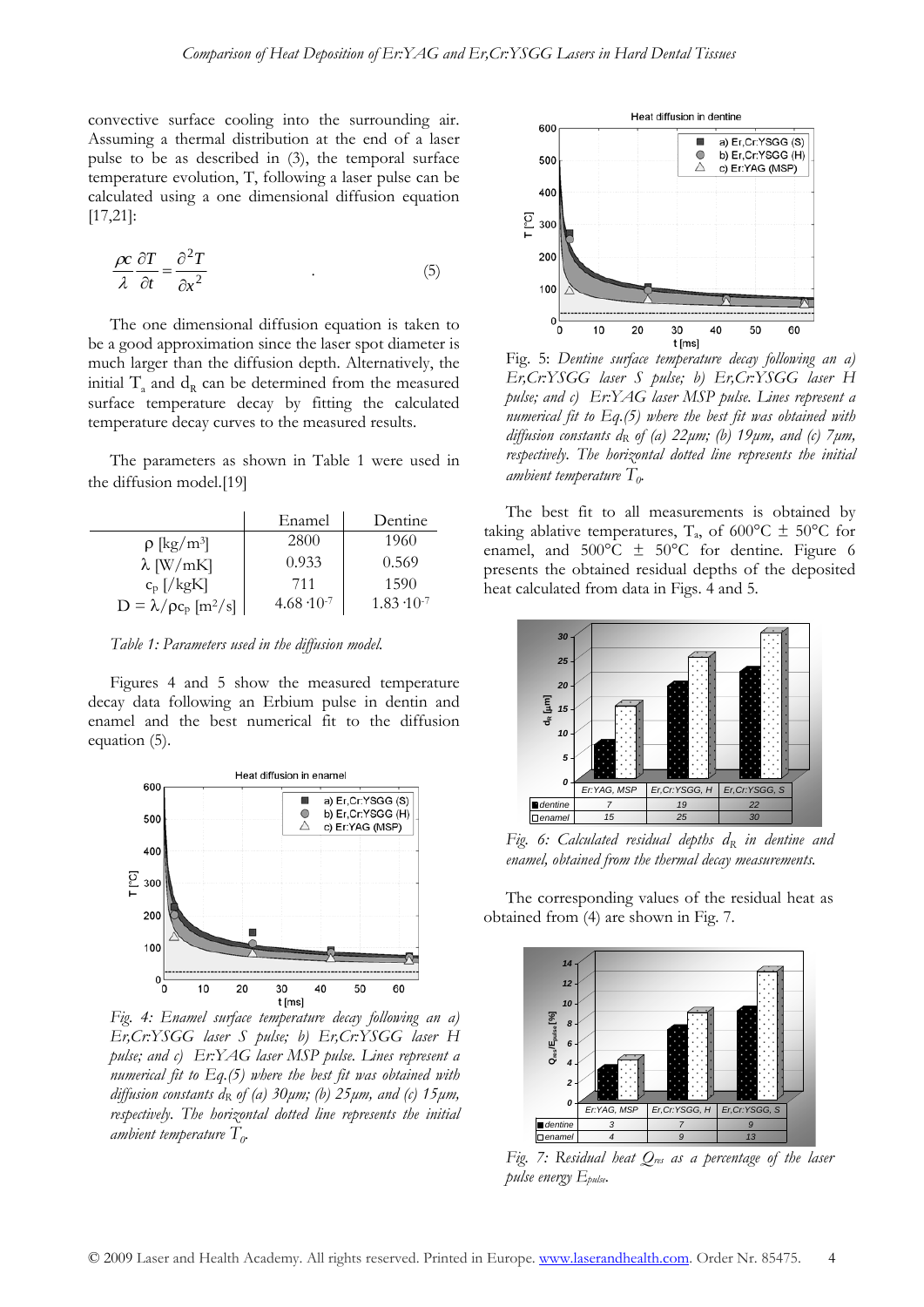## **DISCUSSION**

A water spray was not used during the measurements as the goal was to determine the residual heat deposition, and not the actual temperature decay times under clinical conditions. Water cooling of the irradiated tooth surface during the laser pulse is not substantial since the water layer is vaporized during the ablative stage and an optical "hole" is made in the layer.[18] Control measurements in which temperature decay curves were obtained following an Erbium laser pulse with a water drop deposited on the tooth, prior to laser irradiation, confirmed this. For either of the laser sources, the water layer did not affect the temperature decay values by more than 10%, which was within the temperature measurement error. As an example, Fig. 8 shows the measured temperature decay curves for the MSP Er:YAG laser pulses, with and without the water layer.



*Fig. 8: Comparison of temperature decays following an Er:YAG MSP laser pulse (a) without and (b) with water layer on the enamel surface. The calculated diffusion constant dR was estimated to be (a) 15μm and (b) 13μm, respectively. Horizontal dotted line represents the initial ambient temperature*  $T_0$ .

The absorption coefficients μ for the Er:YAG laser are approximately 150mm-1 in enamel, and 200mm-1 in dentine.[15,20] The corresponding absorption coefficients for the Er,Cr:YSGG laser are approximately three times lower. The Er:YAG laser wavelength thus penetrates approximately 7μm in enamel, and 5μm in dentine (Eq.1). The Er,Cr:YSGG laser wavelength penetrates deeper; 21μm in enamel, and 15μm in dentine. Comparison shows that these optical penetration depths are smaller than the determined residual depths,  $d_R$ , under most experimental conditions and in agreement with the assumption of a diffusiondominated temperature distribution (Eq.3). The actual temperature distribution, especially at shorter pulse durations, is undoubtedly a combination of the

optical exponential and diffusive Gaussian function. However, the exact shape of the thermal distribution curve does not have a significant effect on the numerical fitting and the residual depths  $d<sub>R</sub>$ , obtained by assuming Gaussian distribution. As shown in Fig. 6 it can be taken as a meaningful measure of the thickness of the residual thermal layer and therefore of the residual deposited heat for all considered laser parameters.

At high energies and short pulse durations (i.e. at high laser pulse powers), the ablation speed may become comparable to the rate at which heat diffuses into the tissue.[15] Towards higher laser pulse powers the thermally affected tissue layer is thus reduced by the ablation of the preheated tissue and is increasingly confined only to the directly heated volume within the optical penetration depth. This effect has been experimentally measured by Fried et al, who observed a gradual reduction in the residual heat towards higher laser fluences.[12] This also applies to our experiment, where estimated ablation depths at the fluence used were in the order of 10μm [4], possibly significantly reducing the diffusion-mediated thermal layer. The residual depths,  $d_{R}$ , obtained in our study thus apply only to the specific fluences used in our experiment (approximately 35 J/cm2).

# **CONCLUSIONS**

The amount of residual heat that remains in hard dental tissues after Erbium laser irradiation has been obtained from the measured rates of the surface temperature decay. The measurements reveal a much faster temperature decay following the Er:YAG laser compared to the Er,Cr:YSGG laser, indicating smaller depth of the remaining heated layer. This is attributed to the shorter pulse duration and smaller optical penetration depth of the Er:YAG laser. For both lasers, the measured residual heat is larger in enamel than in dentine. At pulse energies of 100 mJ, the amount of unwanted residual heat that remains deposited in the tooth is for the H mode Er,Cr:YSGG laser larger by a factor of more than two, and for the S mode Er,Cr:YSGG laser larger by a factor of more than three, compared to the deposited heat with the MSP mode Er:YAG laser. This contributes to the observed lower ablation efficacy of Er,Cr:YSGG lasers [4], and may result in their reduced safety and comfort for patients compared to Er:YAG lasers.